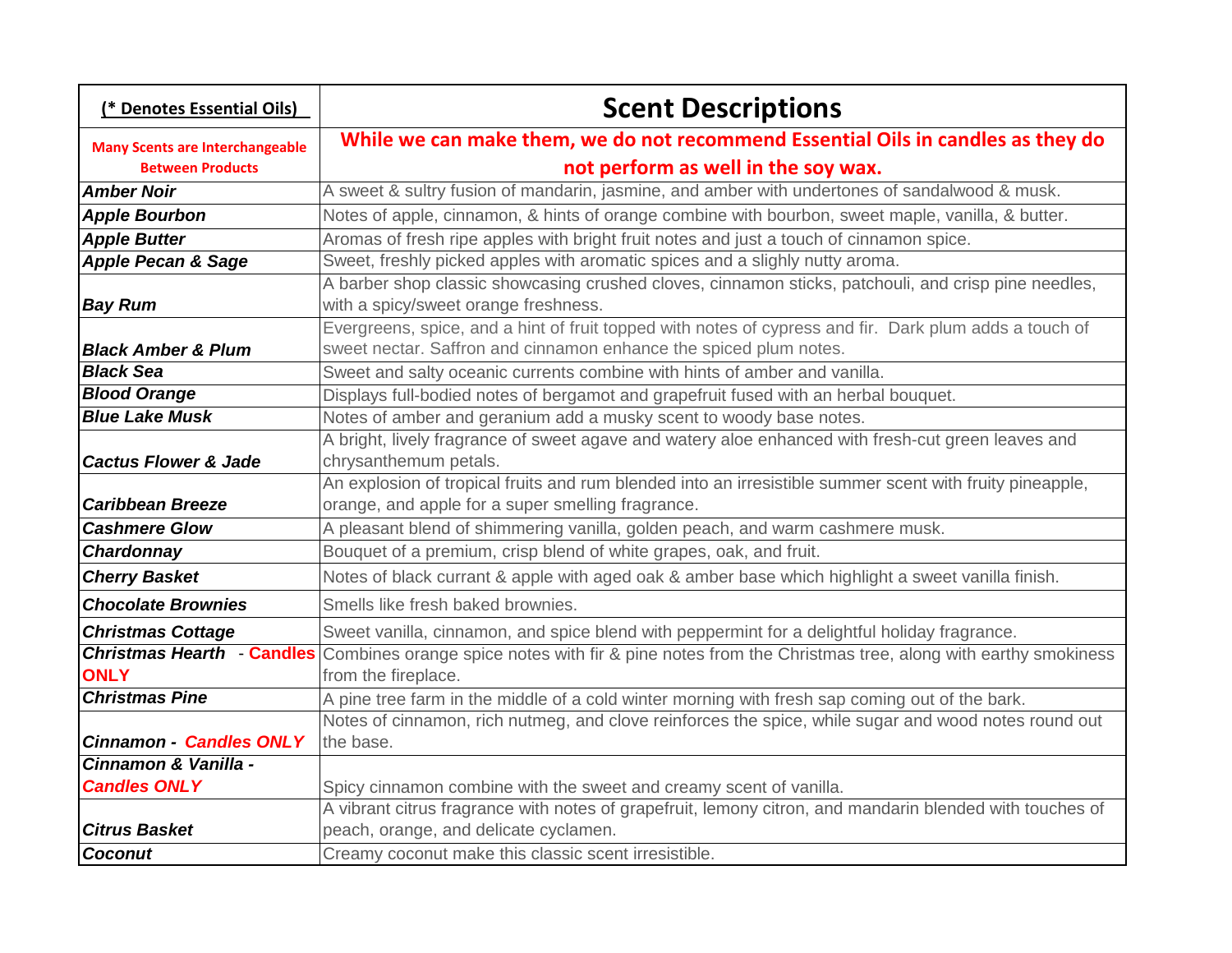| <b>Coffee - Candles ONLY</b>    | Notes of just-ground & roasted coffee beans with a touch of sugar and cream.                            |
|---------------------------------|---------------------------------------------------------------------------------------------------------|
| <b>Cranberry Apple</b>          | Orange peel, apples, and cranberry combine with hints of cinnamon, clove, and sugar.                    |
|                                 | Cooling eucalyptus with notes of cypress, moss, and bayberry blended with rich undertones of fir,       |
| <b>Cyprus Bayberry</b>          | patchouli, and sweet incense.                                                                           |
|                                 | A woody fragrance with bold musk aromas with a light touch of jasmine and ozone gives way to a hint of  |
| <b>Egyptian Amber</b>           | sandalwood, leather, and earthy patchouli.                                                              |
| <b>English Garden</b>           | Subtle notes of green florals with a touch of lilac, rose, and jasmine                                  |
| <b>Falling Leaves</b>           | Reminiscent of a walk through the leaves in early fall with notes of cranberry, pumpkin, and spices.    |
|                                 | Contains notes of smoke and wood meshed with a warm union of clove, amber, sandalwood, and              |
| <b>Fireside</b>                 | patchouli.                                                                                              |
| <b>Frankincense &amp; Myrrh</b> | Hints of citrusy bergamot and amber open up to a bounty of resinous myrrh and frankincense.             |
| <b>Fraser Fir</b>               | A mild citrusy top note with earthy undercurrents, and a woody, fir balsam core.                        |
| <b>Fresh Linen</b>              | Calming cotton blossom with a touch of lemon and base notes of powder, sandalwood, and violet.          |
|                                 | Fresh evergreen combines with cooling camphor, airy ozone, and a hint of citrus along with hints of red |
| <b>Frosted Juniper</b>          | berry, woody pine and juniper which are reinforced by eucalyptus, fir needle, and cedar leaf.           |
| <b>Garden Mint</b>              | Cool and crisp notes of mint leaves & spearmint with herbal and woody notes.                            |
| <b>Gardenia Tuberose</b>        | Notes of gardenia and lemon give way to a base of tuberose, jasmine, and green florals.                 |
|                                 | A heart of cinnamon, nutmeg, and clove enhance the ginger, while a dash of almond and molasses with     |
| <b>Gingerbread</b>              | sugar envelop the array of spices with a delightful sweetness.                                          |
| <b>Golden Rose</b>              | A complex bouquet of sweet rose, lily, chrysanthemum, and green florals.                                |
| <b>Graphite</b>                 | A sexy and masculine blend of sage, bergamot spice & leather woods. Clean, warm and fresh.              |
|                                 | A rich and spicy fragrance combining fresh pumpkin with creamy coconut alongside warm spicy notes of    |
| <b>Hocus Pocus</b>              | cassia and clove, all resting on a base of maple, precious woods and smoky bourbon.                     |
|                                 | Notes of lemon and ginger give way to a base of jasmine and honeysuckle with hints of violet, powder,   |
| <b>Honeysuckle Jasmine</b>      | and amyris.                                                                                             |
| <b>Ice</b>                      | A masculine fragrance with a touch of musky, mossy, woodsy, and subtle ambergis-like florals.           |
|                                 | A complex scent of spicy top notes including ginger, peppercorn, and spice shadowing hints of tobacco   |
| <b>Island Driftwood</b>         | leaf and aged teakwood, sandalwood, amber, and dark musk.                                               |
|                                 | Scents of blooming cherry blossoms are infused with magnolia and rose, while subtle hints of cherry,    |
| <b>Japanese Cherry Blossom</b>  | tonka bean, and sandalwood add depth.                                                                   |
| Lavender*                       | Captures the authentic, delicate aroma of lavender with slightly stronger floral notes.                 |
| <b>Leather &amp; Balsam</b>     | The invigorating fragrance of balsam perfectly blended with rich leather.                               |
| <b>Lemon Eucalyptus with</b>    |                                                                                                         |
| Jewelweed*                      | Same scent as our regular Lemon Eucalyptus but with the addition of Jewelweed.                          |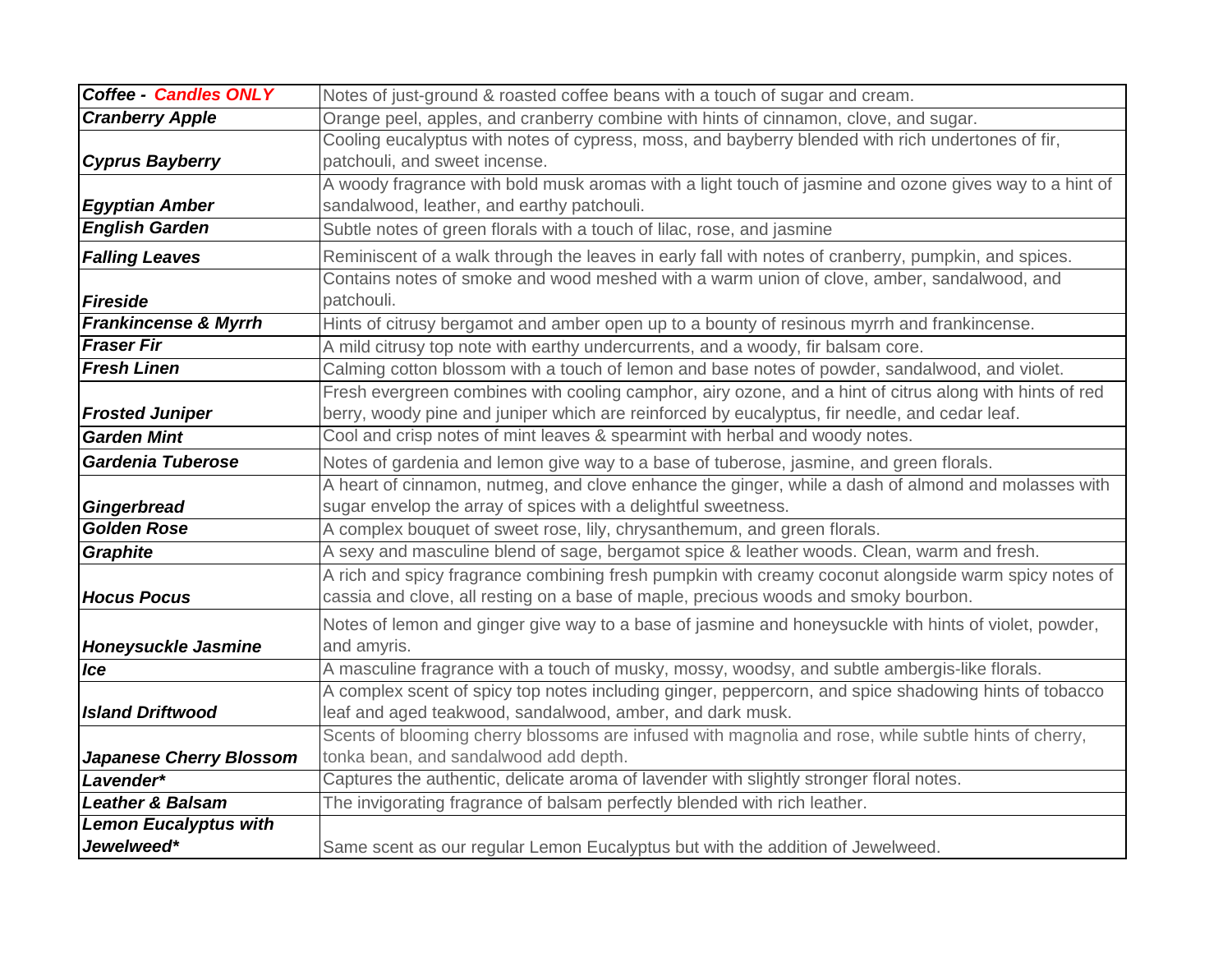| Lemon Eucalyptus*                | A crisp blend of citrusy lemon combined with the bold character of Eucalyptus.                          |
|----------------------------------|---------------------------------------------------------------------------------------------------------|
|                                  | Zesty lemon and floral verbena combine to create bright, lightly sweet notes of citrus with a heart of  |
| Lemon Verbena                    | lemon verbena and lemongrass.                                                                           |
| Lemon*                           | Strong scents of freshly squeezed citrusy lemons.                                                       |
|                                  | Teakwood notes give way to cedar and leather along with earthy sandalwood, dark musk, and patchouli.    |
| Library                          | Similar to Sandalwood aromas.                                                                           |
| <b>Macintosh Apple</b>           | A juicy sweet, freshly harvested basket of apples with slight green notes.                              |
|                                  | Exotic fusion of fresh mango and ripe tangerine with subtle tropical notes of papaya, peach and creamy  |
| <b>Mango Tangerine</b>           | coconut.                                                                                                |
|                                  | Velvety nuances of plums, apples, red raspberries and strawberries combine with a light alcoholic and   |
| <b>Merlot</b>                    | spicy background.                                                                                       |
|                                  | Bergamot spice & blue sage meet the warm notes of leather & woods to create the ultimate collision of   |
| <b>Midnight for Men</b>          | seduction and sophistication.                                                                           |
| <b>Midnight Beauty*</b>          | This is our lavender bar of soap with the addition of activated charcoal for additional cleansing.      |
| <b>Midnight Moon*</b>            | This is our tea tree bar of soap with the addition of activated charcoal for additional cleansing.      |
|                                  | Notes of eucalyptus & camphor mix with pine & fir which are reinforced by a touch of spiced clove,      |
| <b>Mistletoe</b>                 | cedarwood, and patchouli.                                                                               |
| <b>Mountain Rain</b>             | Fresh, clean rain with undertones of mossy wood, lavender and rose.                                     |
|                                  | More complex than a typical Frasier or Douglas Fir, it has a punchy, brightness that will remind you of |
| <b>Mountain Spruce</b>           | cutting down your own spruce tree for the holidays.                                                     |
| <b>Ocean Breeze</b>              | Woody oakmoss combined with notes of airy ozone & violet.                                               |
| <b>Orange Blossom</b>            | The wonderful scent of walking through an Orange grove in Florida during full bloom of the trees.       |
| <b>Orange Patchouli</b>          | A sweet juicy orange blended with the unique woodsy aroma of patchouli.                                 |
| <b>Orange Spice</b>              | Juicy holiday orange mingled with cinnamon and some other sweet spices.                                 |
| <b>Palo Santo</b>                | Palo Santo is woody, smoky and a little sweet, just like the dense South American forests.              |
| <b>Patchouli Rose</b>            | A rich and sensual floral fragrance blended with the woodsy patchouli root and soft musk.               |
| Patchouli*                       | Deep and strong earthy character with warm, slightly fruity, and herbal-spice.                          |
| <b>Peach Basket</b>              | Aromas of fresh peaches blended perfectly with a hint of the tropics.                                   |
|                                  | Fresh cracked peppercorn with orange peel & mandarin. Tonka bean & vanilla smooth out the zesty         |
| <b>Peppercorn &amp; Pomander</b> | orange for a holiday citusy spice aroma.                                                                |
| <b>Peppermint Mocha</b>          | Blends chocolate & peppermint with notes of milk & creamy vanilla.                                      |
| Peppermint*                      | A strong minty aroma with sweet notes and hints of pepper.                                              |
|                                  | Baked pumpkin combine with notes of cinnamon, nutmeg, orange peel, clove and black tea. Vanilla and     |
| <b>Pumpkin Chai</b>              | graham cracker add a creamy, toasty character.                                                          |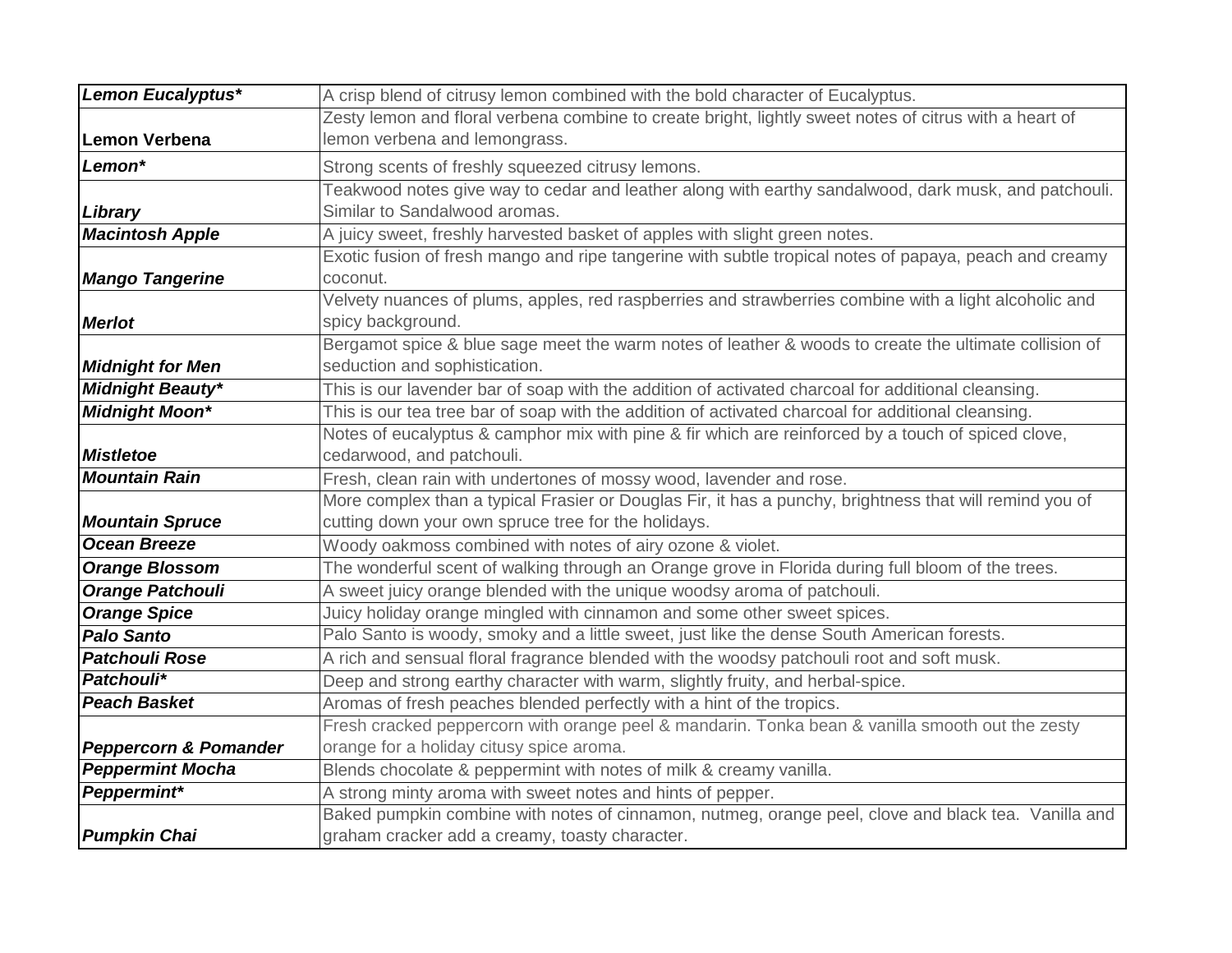| <b>Peppermint Twist</b>      | An invigorating, cool, and sweet peppermint and vanilla blend.                     |
|------------------------------|------------------------------------------------------------------------------------|
| <b>Pure Elegance</b>         | A luxurious blend of egyptian amber and patchouli with hints of rose petals.       |
| <b>Roasted Oatmeal Stout</b> | An aromatic blend of sweet almond, creamy milk, maple, and roasted oatmeal.        |
| <b>Rugged</b>                | The essence of wood, musk, and leather combine for an outdoorsy scent.             |
| <b>Santa's Kitchen</b>       | The aroma of freshly baked cookies with gingerbread, cinnamon, and molasses.       |
| <b>Santa's Whiskers</b>      | Blend of balsam, fir, and pine with warm vanilla sugar cookies.                    |
| <b>Smell of Christmas</b>    | A warm fragrance with notes of cinnamon and spices.                                |
| Spearmint/Eucalyptus*        | An invigorating blend of spearmint and eucalyptus.                                 |
| Tea Tree*                    | An earthy, Eucalyptus-like scent used topically and aromatically.                  |
| Vanilla                      | Notes of vanilla bean, buttercream, and cake are rounded out by a hint of bourbon. |
| <b>White Birch</b>           | Eucalyptus, cypress, and Tonka bean, creating a unique aromatic crispness.         |
|                              | <b>Available Candle Colors</b>                                                     |
|                              | <b>Black</b>                                                                       |
|                              | <b>Blue</b>                                                                        |
|                              | <b>Brown</b>                                                                       |
|                              | Green                                                                              |
|                              | Grey                                                                               |
|                              | Orange                                                                             |
|                              | Pink                                                                               |
|                              | Purple                                                                             |
|                              | Red                                                                                |
|                              | White                                                                              |
|                              | Yellow                                                                             |
|                              |                                                                                    |
|                              |                                                                                    |
|                              |                                                                                    |
|                              |                                                                                    |
|                              |                                                                                    |
|                              |                                                                                    |
|                              |                                                                                    |
|                              |                                                                                    |
|                              |                                                                                    |